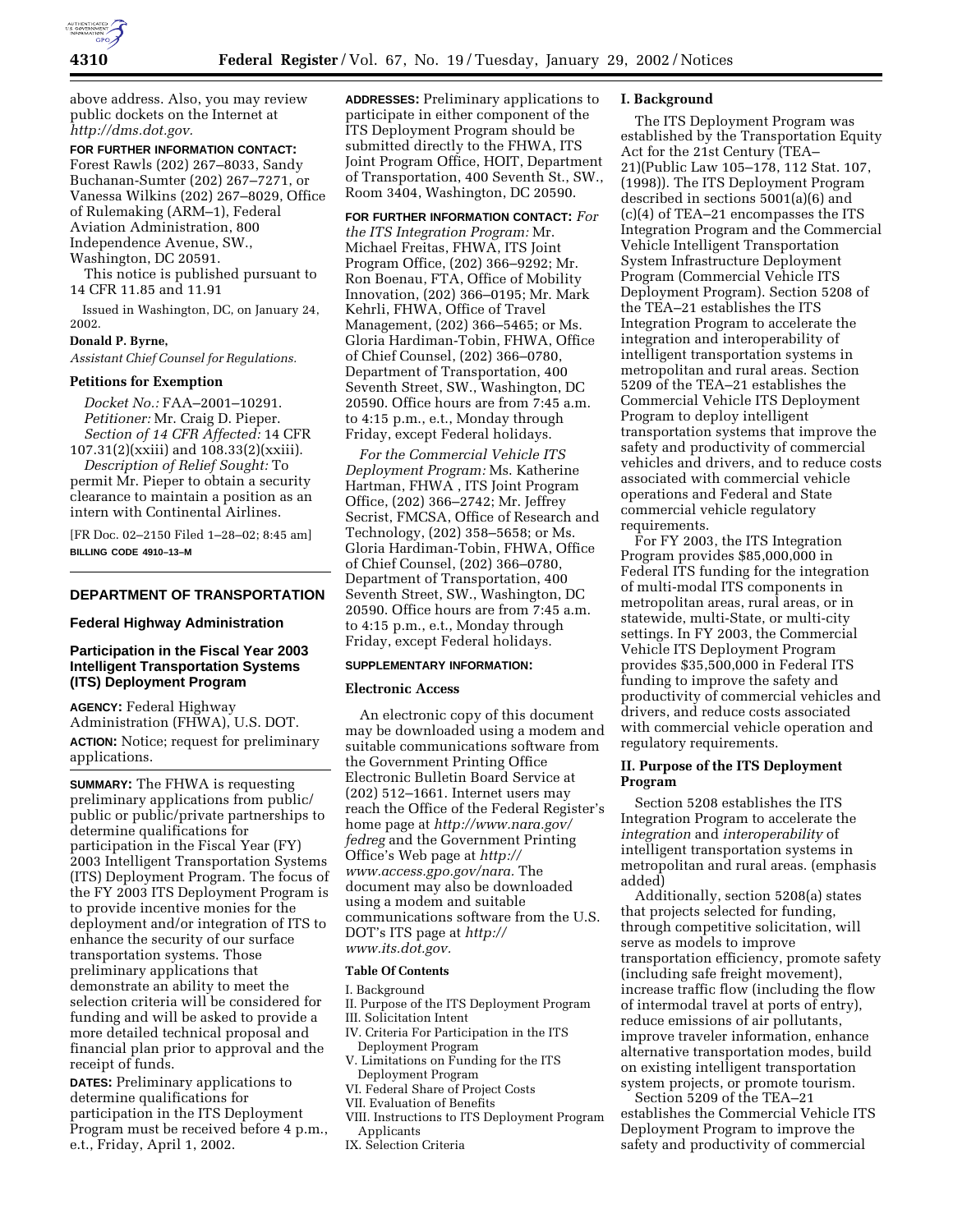motor vehicles and drivers; and reduce the costs associated with commercial vehicle operations and Federal and State commercial vehicle regulatory requirements.

According to section 5209(b), the purpose of the Commercial Vehicle ITS Deployment Program is to advance the technological capability and promote the development of intelligent transportation system applications to commercial vehicle operations, including commercial vehicle, commercial driver, and carrier-specific information systems.

## **III. Solicitation Intent**

Recent events have focused attention on the need to ensure the security of our nation's transportation system. ITS technologies offer the opportunity to significantly improve transportation security in several ways. First, innovative surveillance technologies and applications offer the potential to monitor critical infrastructure elements. These critical elements include critical bridges and tunnels, key subway stations or multi-modal facilities, multimodal freight facilities, and highway or transit operations centers. The technology monitoring may continuously determine the status of these elements, identify potential risks to these critical elements, and immediately report any changes in the status of these critical elements. Second, these same surveillance systems may be used to better monitor operations on the surface transportation systems to improve the ability to identify security related incidents and better locate those incidents and to assure safe operations during more routing operations. Third, ITS technologies may provide for improved coordinated responses to these same incidents through improved traffic management, traveler information, transit system management, and/or public safety coordination. Fourth, ITS technologies may ensure the secure operation of commercial motor vehicles, their drivers, and their cargo. Fifth, improved communication networks and systems may help to better identify high risk commercial vehicles or drivers.

For these reasons, the FHWA has determined that there is a critical need to focus the FY 2003 ITS Deployment Program on the application of ITS technologies that enhance the security of surface transportation systems. The objective is to provide incentive monies for the deployment and/or integration of ITS for the express purpose of enhancing the security of our surface transportation systems.

# **IV. Criteria for Participation in the ITS Deployment Program**

Section 5208 of TEA–21 states that projects selected for ITS Integration Program funding shall:

1. Contribute to national deployment goals and objectives outlined in the National ITS Program Plan; (Note that a synopsis of the National ITS Program Plan can be downloaded from the ITS Electronic Document Library (EDL) at *http://www.its.dot.gov.* The EDL number is 3845.)

2. Demonstrate a strong commitment to cooperation among agencies, jurisdictions, and the private sector, as evidenced by signed memoranda of understanding (MOUs) that clearly define the responsibilities and relations of all parties to a partnership arrangement, including institutional relationships and financial agreements needed to support integrated deployment;

3. Encourage private sector involvement and financial commitment, to the maximum extent practicable, through innovative financial arrangements, especially public-private partnerships, including arrangements that generate revenue to offset public investment costs;

4. Demonstrate commitment to a comprehensive plan of fully integrated ITS deployment in accordance with the national ITS architecture and standards and protocols;

5. Be part of approved plans and programs developed under applicable statewide and metropolitan transportation planning processes and applicable State air quality implementation plans, as appropriate, at the time at which Federal ITS funds are sought;

6. Minimize the relative percentage and amount of Federal ITS funding to total project costs;

7. Ensure continued, long-term operations and maintenance without continued reliance on Federal ITS funding as evidenced by documented evidence of fiscal capacity and commitment from anticipated public and private sources;

8. Demonstrate technical capacity for effective operations and maintenance or commitment to acquiring necessary skills;

9. Mitigate any adverse impacts on bicycle and pedestrian transportation and safety;

10. In the case of a rural area, meet other safety, mobility, geographic and regional diversity, or economic development criteria; or

11. Encourage multi-state cooperation and corridor development.

Section 5209 of TEA–21 states that projects selected for Commercial Vehicle ITS Deployment Program funding shall:

1. Encourage multistate cooperation on corridor development;

2. Improve the safety of commercial vehicle operation and increase the efficiency of regulatory inspection processes to reduce administrative burdens by advancing technology to facilitate inspections and generally increase the effectiveness of enforcement efforts;

3. Advance electronic processing of registration information, driver licensing information, fuel tax information, inspection and crash data, and other safety information and promote communication of the information among the States; or

4. Enhance the safe passage of commercial vehicles across the United States and across international borders.

### **V. Limitations on Funding for the ITS Deployment Program**

Federal funding authority for the ITS Deployment Program comes from section 5001(a)(6) of the TEA–21. The preliminary applications requested through this solicitation will be for funds that are anticipated to be appropriated for FY 2003. Requests for more detailed proposals from qualified applicants will depend on, and be shaped by, the availability of funds for this program in FY 2003.

Section 5208 of the TEA–21 requires that for metropolitan area ITS Integration Program projects, funding shall be used primarily for activities necessary to *integrate* ITS infrastructure elements that are either deployed (legacy systems) or will be deployed with other sources of funds. The purchase or construction of hardware is not considered an integration activity, and should utilize other sources of funds. For projects outside of metropolitan areas (i.e., statewide or rural areas), the TEA–21 states that funding may be used for integration purposes, as well as for limited deployment of ITS infrastructure components to support integration.

Section 5208 projects of various sizes are eligible. However, the TEA–21 directs that awards shall be limited to \$15 million in a single metropolitan area, and \$2 million in a single rural area. No more than \$35 million shall be awarded within a State. Of the available funding, not less than 10 percent will be available for non-metropolitan areas.

Section 5209 of the TEA–21 does not limit the use of Commercial Vehicle ITS Deployment Program funding for integration versus deployment nor does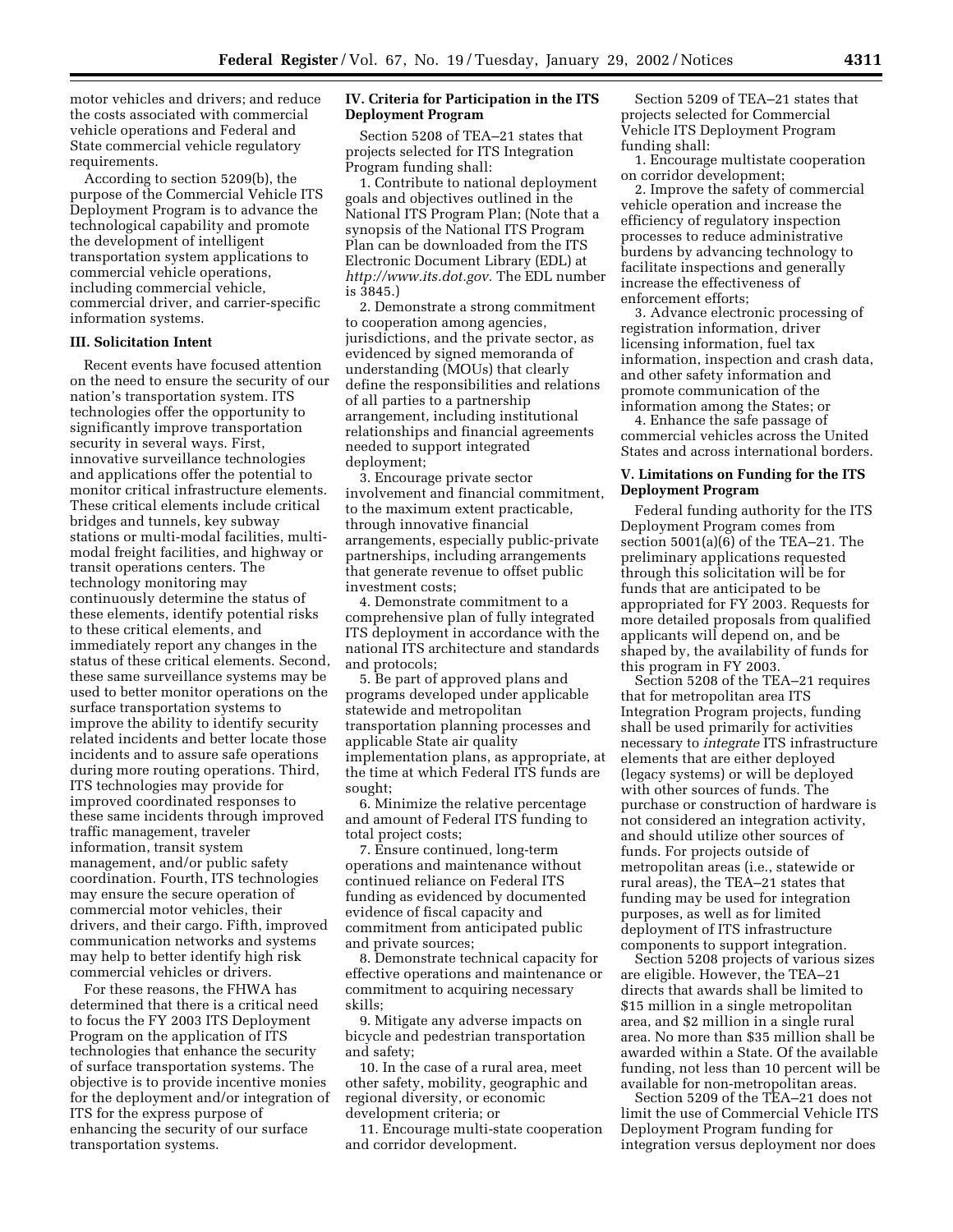it limit the amount of funding that can be awarded to any region or State. The proposed project should support the goals of the Commercial Vehicle ITS Deployment Program, as outlined in section 5209.

### **VI. Federal Share of Project Costs**

The Federal share of the cost of ITS Deployment Program projects shall not exceed 50 percent. Additionally, the total Federal share of the cost of a project payable from all eligible sources shall not exceed 80 percent. The remaining 20 percent of the project cost must be from non-federally derived funding sources. This 20 percent of the project cost must consist of either cash, substantial equipment contributions that are wholly utilized as an integral part of the project, or personnel services dedicated full-time to the proposed integrated deployment for a substantial period, as long as such personnel are not otherwise supported with Federal funds. The non-federally derived funding may come from State, local government, or private sector partners.

Funds provided in addition to the required 20 percent minimum may come from a variety of funding sources, and may include the value of federallysupported projects directly associated with the integration project. Note that funding identified to support continued operations, maintenance, and management of the system will *not* be considered as part of the partnership's cost-share contribution.

#### **VII. Evaluation of Benefits**

#### *Independent Evaluations*

The FHWA may conduct with nonproject funds, independent evaluations of the benefits resulting from specific projects proposed for funding under the ITS Deployment Program. The decision to evaluate the benefits of a specific project will be made on a case-by-case basis, reflecting the information needs of the FHWA. Independent evaluations will be conducted in accordance with the guidelines, provisions, and evaluation funding levels as directed by the TEA–21 and as reflected in the *TEA– 21 Evaluation Guidelines*, which can be found at the following Internet site, *http://www.its.dot.gov/EVAL/ evalguidelines.html*. The application shall explicitly state that if selected for independent evaluations, the proposed project shall cooperate with the independent evaluators and participate in evaluation planning and progress review meetings to ensure a mutually acceptable, successful implementation of the independent evaluation.

#### **Local Evaluations**

To ensure sound management practice, each project shall perform a local evaluation funded from project or other resources. The application shall explicitly state that the proposed project will develop a Local Evaluation Report. The report shall include a general overall assessment of the project, other specific evaluation products, or activities as appropriate, and an executive summary.

# **VIII. Instructions to ITS Deployment Program Applicants**

A preliminary application to participate in the ITS Deployment Program shall contain the following information:

1. An identification of the project partners and other key stakeholders in the proposed project. The proposed partnership should demonstrate, and provide evidence of, a strong commitment to cooperation among agencies, jurisdictions, and, as appropriate, the private sector. Partnerships that include a public safety agency (or agencies) and/or a transit agency (or agencies) are strongly encouraged. For the purposes of this application, MOUs or other formal partnership agreements are not required at this time, but copies of existing MOUs or other partnership agreements should be included with the preliminary application.

2. A very brief listing of existing and planned ITS deployments, and a short description of the project that is proposed for funding to support surface transportation security. The description should clearly identify and describe the security function(s) that will be provided and demonstrate a strong commitment to cooperation among agencies, jurisdictions, and as appropriate, the private sector, on both long-range ITS planning and investment decisions, and short-range operation and management issues. Project proposals should also discuss the degree to which long-term and or day-to-day safety of the surface transportation system will be enhanced, if any. Any other potential operational or other benefits of the proposed project should also be described.

**Note:** The FHWA has determined that deployment of Commercial Vehicle Information Systems and Networks (CVISN) in a State would enhance transportation security and therefore applications under section 5209 that propose to advance the deployment of CVISN will be considered.

3. For *each* of the TEA–21 selection criteria listed above in section IV, *Criteria for Participation in the ITS Deployment Program*, an assessment of how the proposed project addresses the criteria. Any criteria that are not applicable to the project should be so identified.

4. A brief financial summary that includes:

(a). Project cost;

- (b). Matching funds and sources; and
- (c). How long term operations and maintenance will be supported.

Preliminary applications to determine qualifications for participation in the ITS Deployment Program may be submitted by partnerships representing large or small metropolitan areas, regional areas, rural areas, statewide or multi-State regions. The proposed projects should meet documented local or State needs, focus on the integration of ITS technologies, and strengthen institutional ties across jurisdictions, modes, and operating agencies.

Because this is a preliminary application, we request that the package not exceed 15 pages in length, including the title page, tables, maps, appendices, abstracts, and other supporting materials. A page is defined as one side of an  $8\frac{1}{2}$  by 11 inch paper, with a type font no smaller than 12 point.

Ten copies, plus an electronic copy, in Microsoft Word format, shall be submitted to the FHWA, ITS Joint Program Office, HOIT, 400 Seventh St., SW., Room 3416, Washington, DC 20590. The cover sheet or front page of the preliminary application shall include the name, address, and phone number of an individual to whom correspondence and questions about the preliminary application package may be directed. The application and its contents shall be non-proprietary.

#### **IX. Selection Criteria**

Applicants must submit acceptable preliminary application packages that provide sound evidence that the proposed partnership can successfully meet the objectives of the ITS Deployment Program.

The following criteria, in order of importance, will be used in selecting areas for participation in the ITS Deployment Program.

1. Partnerships. The proposed partnership demonstrates and provides historic evidence of a strong commitment to cooperation among agencies, jurisdictions, and, as appropriate, the private sector.

2. Technical Approach. The Technical Approach must address how the proposed deployment and integration of intelligent transportation infrastructure elements into the region's transportation system will further the goal of transportation security. For applications under section 5208 of the TEA–21, the